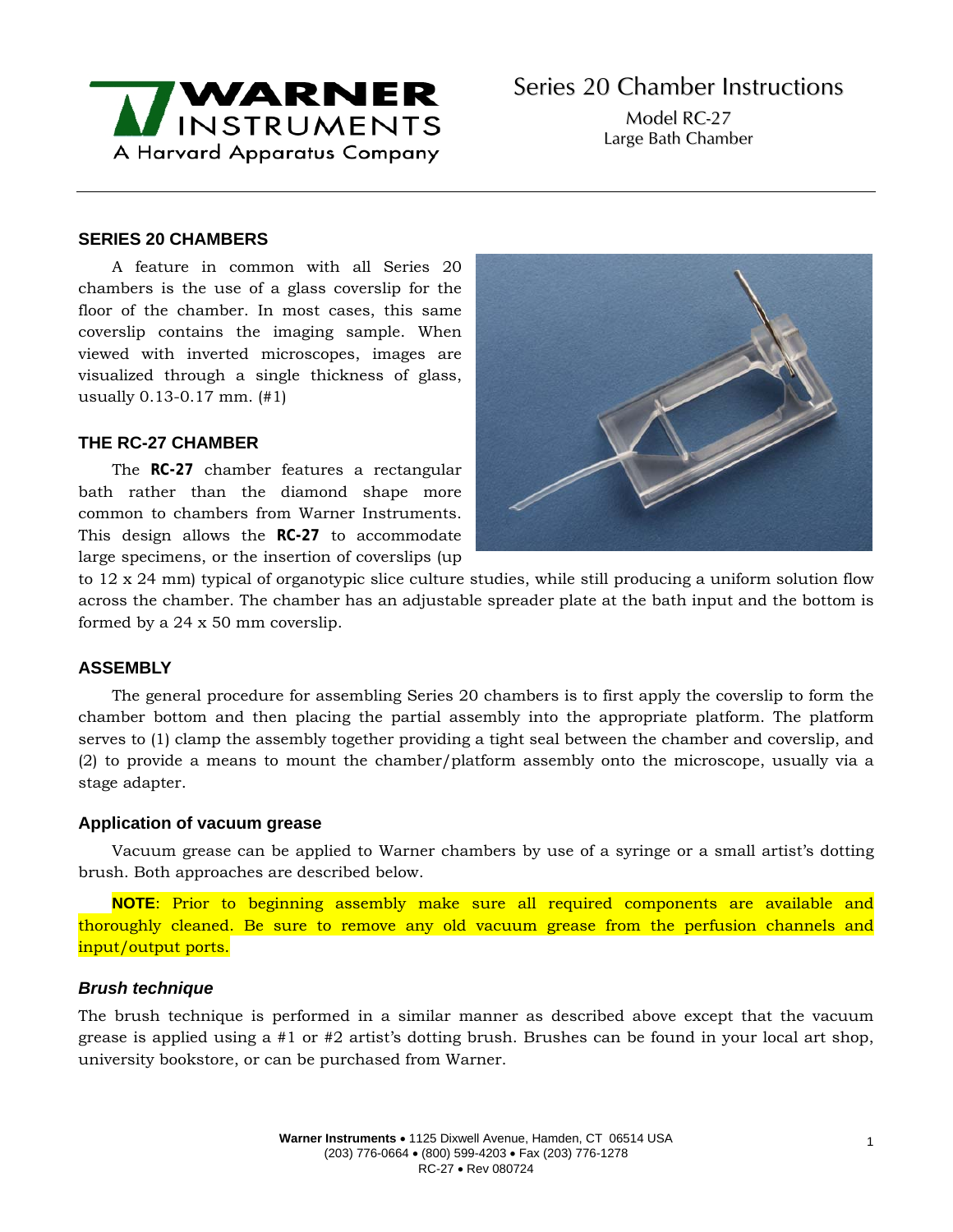# **NOTE**: We suggest the brush technique since the resultant application of vacuum grease is more precise.

## *Syringe technique*

Begin by loading a 1cc syringe with a small quantity of vacuum grease. The use of a needle is unnecessary and undesirable.

Using the syringe, apply a small bead of grease to the chamber as described below. Evenly distribute the grease by placing a spare coverslip into place and gently pressing it into position.

Remove and discard the spare coverslip and clean away any grease which may have entered the bath area. Pay particular attention to the perfusion input and outlet ports since the presence of grease in these areas will impede the flow of perfusate.

### **Assembling the chamber**

- 1. Using the brush or the 1 cc syringe, apply a small bead of grease to the coverslip groove on the *bottom of the chamber.*
- 2. Evenly distribute the grease around the seat by placing a 24 x 50 mm rectangular glass coverslip onto the chamber bottom and gently pressing it into position.
- 3. Remove and discard the coverslip.
- 4. Inspect the chamber and remove any grease from the bath area and perfusion ports.
- 5. The chamber is now primed and ready to accept the bottom coverslip.

NOTE: You may wish to first test fit a coverslip to determine the best amount of grease to apply.

Installing the chamber bottom and mounting into the platform

1. Place a clean 24 x 50 mm coverslip onto the *bottom of the chamber* and

grease to the chamber bottom. The sample coverslip (sample side up) is then attached to the chamber. This assembly is then placed in the platform and clamped to provide a seal Chamber between coverslip and chamber. Mounting on the microscope is done with the Cover Glass appropriate stage adapter. The installation is completed by connecting the perfusion lines Platform and any heater cabling Heating required. Flement Assembly of the closed type Stage chambers includes installation Adapter of the top coverslip which  $\circledcirc$ precedes the steps outlined above.

**Chamber Assembly** 

Side Clamp

The chamber is prepared by applying a thin bead of vacuum

Clamp Screw

gently press it into place to form a secure attachment. Take care to avoid breaking or smearing vacuum grease over the 'window' portion of the coverslip.

- 2. Check that the coverslip is seated properly and that the perfusion ports are not occluded.
- 3. Place the chamber/coverslip assembly into a **P-6, PH-6** or **PM-6** platform.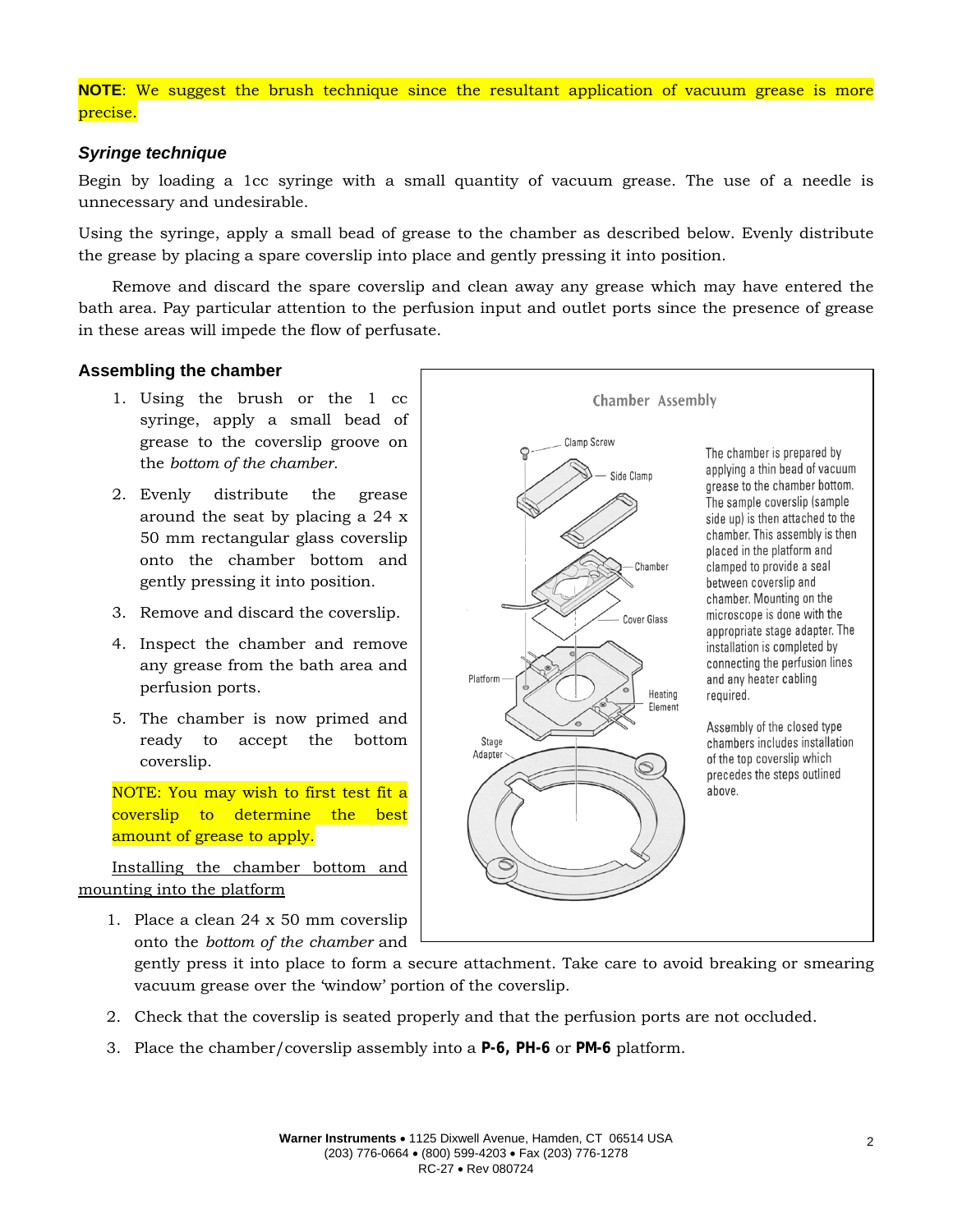4. Slide the platform side clamps into place and, if using a **P-6** or **PH-6,** tighten the assembly together using the 4 Phillips-head screws.

Pre-filling the perfusion lines

- 1. Perfusing solution is delivered through 1/16" OD polyethylene tubing which is attached to the inlet port.
- 2. Make attachments to the chamber as described in the section labeled 'Perfusion' and run a small amount of perfusate through both the inlet and exit ports.

#### **Mounting onto the microscope**

The assembled Series 20 chamber/platform can be mounted directly onto a microscope stage if the stage is both flat and has a cutout smaller than the platform. In most cases, however, the stage cutout is larger than the platform necessitating the use of a stage adapter. In addition, a stage adapter is highly recommended if the platform is to be heated since it provides insulation between the platform and microscope stage.

Warner Instruments stocks stage adapters for most popular microscopes (*see* Appendix A) and we will custom manufacture adapters for special applications. Contact our Sales Department for details.

### **PERFUSION**

Perfusate is delivered to the chamber through 1/16" OD polyethylene tubing (**PE-160**, available from Warner Instruments). A tubing sample is inserted into the chamber during shipping to identify the input port. Insertion of perfusion tubing to the input port can be greatly simplified by cutting the end of the tube on a bias rather than with a square face. We recommend pre-filling tubing with buffer before insertion as this will reduce the occurrence of bubbles in the flow path.

#### **Fluid control**

Solution source selection and rate of delivery can be of either of manual or automatic design and is left to the user. However, Warner Instruments manufactures several perfusion control systems (e.g., the valve-driven **VC-6** and **VC-8** Control Systems, both of which can be used for this application). Finally, a reference by Trese Leinders-Zufall describing the advantages of various perfusion control systems is available for download from the related files section of this product's page on our website. You can find this and other references at http://www.warneronline.com/product\_info.cfm?id=739.

#### **Multiple perfusion solutions**

Warner Instruments multi-port manifolds (**MP Series**) can be used to connect up to 8 solution lines to the **Series 20** chambers. Input and output ports on the **MP series** manifolds are designed to accept PE-160 tubing. Tubing ends should be cut on an angle before insertion and pushed in as far as they will go. Air can be removed from each feed line by pre-filling with its appropriate solution. Finally, the manifold output tube is attached to the input port of the chamber. We recommend making the connection between the manifold exit port and chamber input port as short as possible to minimize solution exchange times.

### **Suction/Level control**

Removal of solution from Series 20 chambers is usually performed by aspiration. We recommend the use of a vacuum trap to avoid introduction of aspirant into your house vacuum lines. In general,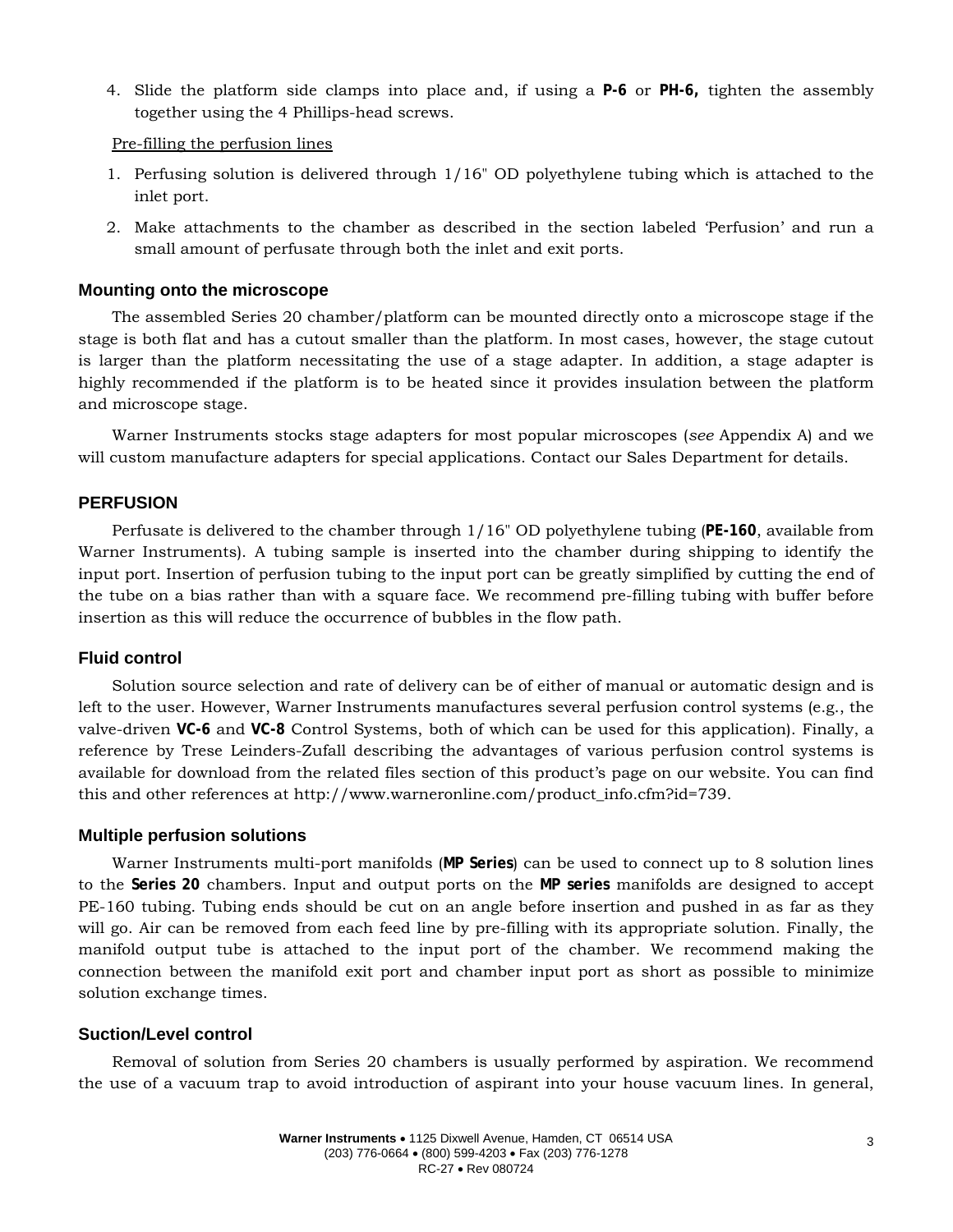suction tubing is installed in a slot in the suction reservoir wall allowing adjustment of the fluid level in the main body of the chamber. Adjust the vacuum until the suction rate is equal to the flow rate into the chamber.

# **PLATFORM HEATING**

A general discussion regarding issues surrounding heating of solutions and Warner platforms is available for download on our website. (http://www.warneronline.com/product\_info.cfm?id=747)

#### **Monitoring the heat**

Heat is transferred to the aluminum platform from a pair of 20  $\Omega$  power resistors, one mounted on each side of the platform. Heater platforms are supplied with a thermistor assembly and non-heater platforms can be upgraded by ordering a **CC-28 Cable Assembly**. The temperature of the platform is monitored by measuring the platform thermistor resistance and adjusting the voltage to the heaters. A second temperature sensing device, such as a thermistor, can be placed in the bath to directly monitor the solution temperature.

Automatic heat control is achieved by using either a Warner **TC-324B** or **TC-344B** Temperature Controller (single or dual channel models, respectively). These devices allow either the platform or solution thermistor to be selected as the control sensor. The desired temperature is set and automatically maintained at less than 1°C deviation.

#### **Thermistor information**

The maximum temperature rating of the supplied thermistor is 60°C. The thermistor assembly is inserted into the small hole drilled in the side of the platform. NOTE: If the thermistor fits loosely in the hole, use a drop of oil (immersion or mineral), or alternatively vacuum grease, to insure good thermal transfer.

#### **MAINTENANCE**

Cleaning of polycarbonate chambers should be performed using a dilute detergent solution. Alternatively, Warner instruments has developed a trisodium phosphate (TSP) wash protocol which gives very good results. Contact our Technical Support staff or download the protocol in PDF format from our website. (http://www.warneronline.com/pdf/whitepapers/cleaning\_plastic.pdf)

NOTE: Do not use alcohol, ether or other solvents on plastic parts. Solvents may be used on the anodized surfaces of the platforms. All chamber parts may be autoclaved.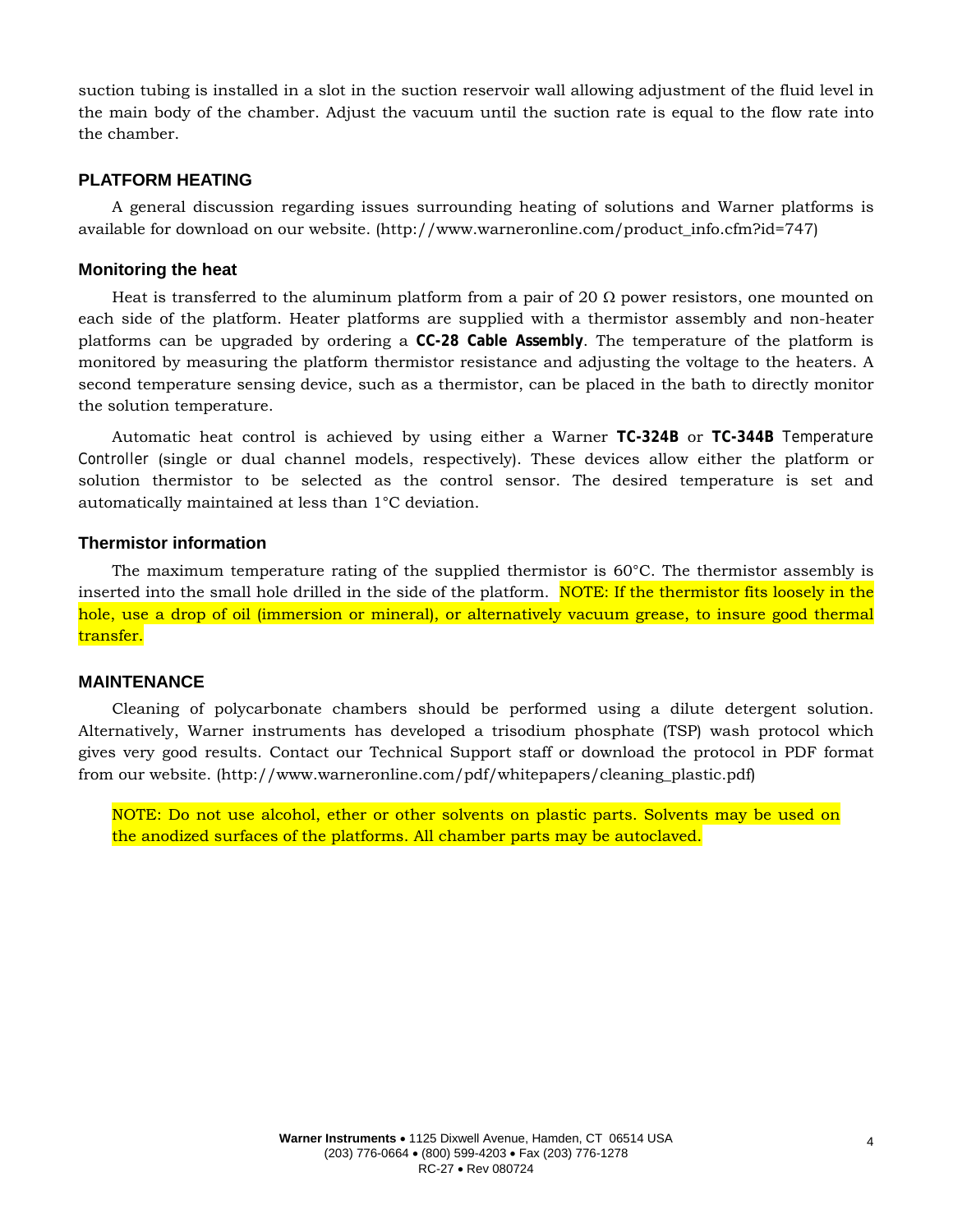# **APPENDIX**

## **A. Warner Stage Adapters**

Warner Instruments carries an extensive line of stage adapters for our Series 20 chambers and we are constantly adding new adapters as microscope manufacturers add to or modify their product lines. Please contact our offices if you do not find an adapter for your microscope in the list below. You may also want to check our website (http://www.warneronline.com/product\_info.cfm?id=711) to see if an adapter has been added since this manual was printed.

|                              | <b>Manufacturer Microscope Model</b>                  | <b>Stage Adapter</b> | Order No. |
|------------------------------|-------------------------------------------------------|----------------------|-----------|
| <b>Nikon</b>                 | Nikon Diaphot / TE200 / TE300 / TE2000                | <b>SA-NIK</b>        | 64-0291   |
|                              | Nikon TMS with 8x12 cm Cutout                         | SA-TMS/8             | 64-0292   |
|                              | Nikon TMS with 9x13 cm Cutout                         | SA-TMS/9             | 64-0293   |
|                              | Nikon E400 / E600 / E800                              | <b>SA-20UU</b>       | 64-0298   |
|                              | Nikon Eclipse TS100                                   | <b>SA-TS100</b>      | 64-0340   |
| <b>Olympus</b>               | Olympus IMT                                           | SA-OLY               | 64-0294   |
|                              | Olympus BX-40 / BX-50 / BX-51 / BX-61                 | SA-20UU              | 64-0298   |
|                              | Olympus IMT-2 / IX-50 / IX-70 / IX-71 / IX-51 / IX-81 | SA-OLY/2             | 64-0295   |
|                              | Burleigh Gibraltar Stainless Steel Stage              |                      |           |
| Leica                        | Leica-MicroSystems DMIL with Object Guide             | SA-20LZ              | 64-0296   |
|                              | Leica-MicroSystems DMIRB/E with Plane Stage           |                      |           |
|                              | Leica-MicroSystems DMIRB/E                            | <b>SA-20L3P</b>      | 64-0301   |
|                              | with 3-plate Mechanical Stage                         |                      |           |
| <b>Zeiss</b>                 | Zeiss Axiovert with 85x130 Mechanical Stage           | SA-20KZ              | 64-0297   |
|                              | Zeiss Axiovert 100M, 200M                             |                      |           |
|                              | Zeiss Axiovert with 211x230 Specimen Stage            | SA-20LZ              | 64-0296   |
|                              | Zeiss Axiovert 25, 35, 100, 200                       |                      |           |
|                              | Zeiss Axioskop with 75x30 Mechanical Stage            | SA-20UUZ             | 64-0336   |
|                              | Zeiss Axioskop LSM 510                                |                      |           |
|                              | Zeiss with 3-plate Mechanical Stage                   | <b>SA-20L3P</b>      | 64-0301   |
| Prior & Ludl                 | Prior & Ludl Motorized Stage on Upright Scope         | SA-20PL              | 64-0299   |
|                              | Prior & Ludl Motorized Stage on Inverted Scope        | SA-20PLI             | 64-0300   |
| <b>HAI</b>                   | HAI 900 Inverted Microscope<br><b>SA-HAI 900</b>      |                      | 64-0302   |
| <b>Burleigh</b><br>Gibraltar | Burleigh Gibraltar Stainless Steel Stage              | SA-OLY/2             | 64-0295   |
|                              | Burleigh Gibraltar Aluminum Stage                     | SA-OLY/3             | 64-0386   |

**NOTE:** Warner Instrument **Series P** or **Series PH** platforms are designed to fit the Zeiss 76x26 microscope slide frame (#471719) without the use of a stage adapter. **All Series PM** platforms require a stage adapter. In general, all heater platforms work best with an insulating material between the platform and frame.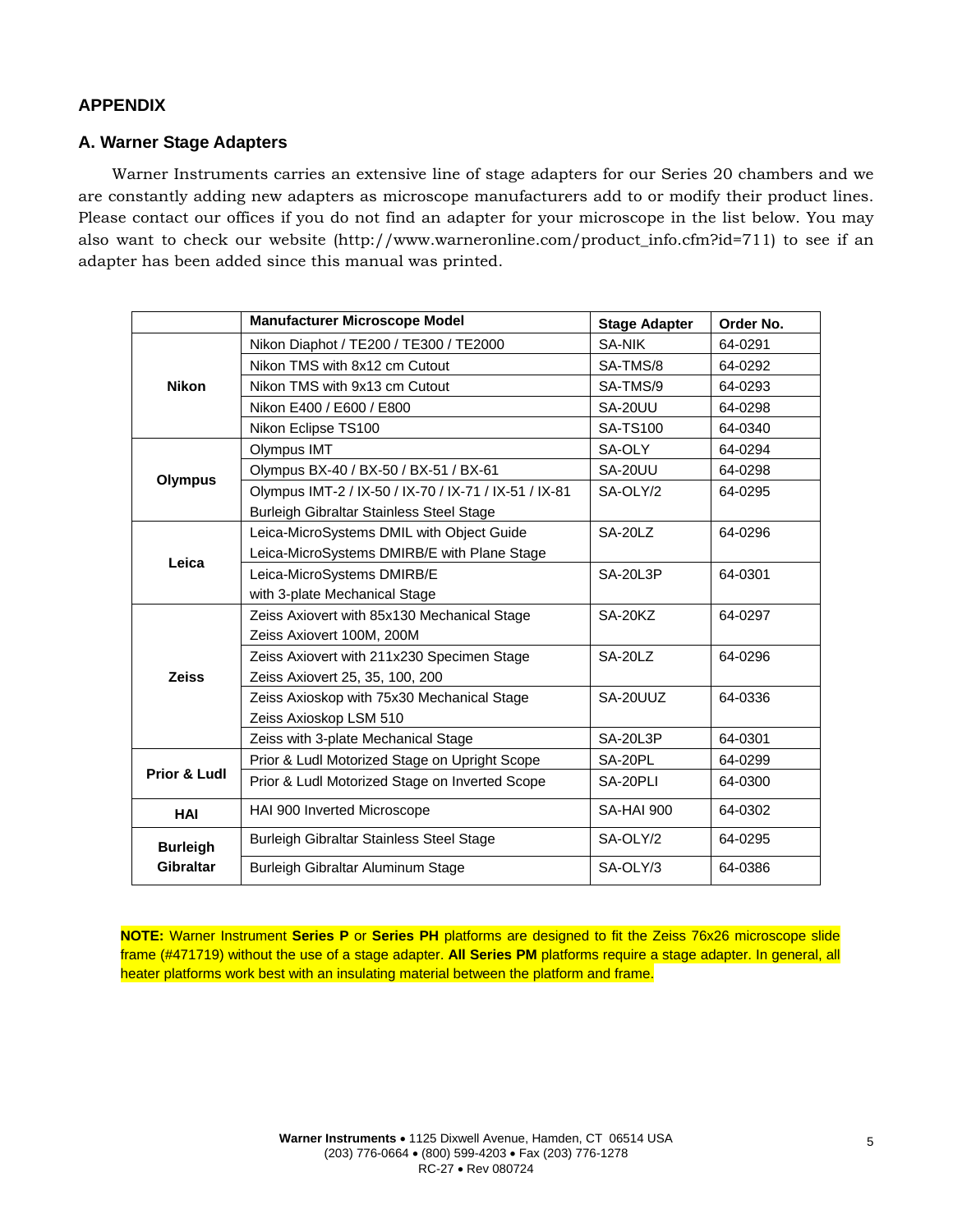# **B. Chamber supplies/spare parts**

We stock a large selection of supplies for use with Warner chambers. A partial listing of several parts are shown below. Please consult our catalog or website for items not included. Contact our Sales Department for special needs or prices.

| <b>Part Number</b>                                  | Order No. | <b>Description</b>                                                   | Qty/pkg        |  |
|-----------------------------------------------------|-----------|----------------------------------------------------------------------|----------------|--|
| #1 Coverslips                                       |           |                                                                      |                |  |
| CS-24/50                                            | 64-0709   | 24 mm x 50 mm rectangle (for RC-27, 27E, 27L, 28<br>and 29 chambers) | 50             |  |
| <b>Polyethylene Tubing</b>                          |           |                                                                      |                |  |
| PE-160/10                                           | 64-0755   | 0.045" x 0.062" (ID x OD) tubing (1.57mm x 1.14mm)                   | 10 ft. (3.3 m) |  |
| PE-160/100                                          | 64-0756   | 0.045" x 0.062" (ID x OD) tubing (1.57mm x 1.14mm)                   | 100 ft.(33 m)  |  |
| <b>Platforms</b>                                    |           |                                                                      |                |  |
| $P-6$                                               | 64-0282   | P-6 platform for Series 20 chambers, non-heater                      | 1              |  |
| PH-6                                                | 64-0289   | PH-6 platform for Series 20 chambers, heater                         | $\mathbf{1}$   |  |
| PM-6                                                | 64-1527   | PM-6 Chamber platform with magnetic clamps                           | $\mathbf{1}$   |  |
| <b>Replacement/Spare Parts for Heater Platforms</b> |           |                                                                      |                |  |
| <b>CC-28</b>                                        | 64-0106   | <b>Heater Cable Assembly</b>                                         | $\mathbf{1}$   |  |
| <b>TS-60P</b>                                       | 64-0269   | <b>Replacement Control Thermistor</b>                                | $\mathbf{1}$   |  |
| <b>TS-70B</b>                                       | 64-0276   | Replacement Monitor Thermistor                                       | 1              |  |
| <b>Multi-Perfusion Zero Dead Space Manifolds</b>    |           |                                                                      |                |  |
| $MP-2$                                              | 64-0206   | 2 input, 1 output                                                    | $\mathbf{1}$   |  |
| $MP-3$                                              | 64-0207   | 3 input, 1 output                                                    | 1              |  |
| $MP-4$                                              | 64-0208   | 4 input, 1 output                                                    | 1              |  |
| $MP-5$                                              | 64-0209   | 5 input, 1 output                                                    | 1              |  |
| $MP-6$                                              | 64-0210   | 6 input, 1 output                                                    | $\mathbf{1}$   |  |
| $MP-8$                                              | 64-0211   | 8 input, 1 output                                                    | $\mathbf{1}$   |  |
| <b>Accessories</b>                                  |           |                                                                      |                |  |
| 111-Kit                                             | 64-0378   | Silicone Lubricant Kit                                               | 1              |  |

# **C. Comments**

1) Best temperature regulation is achieved by preheating your solution with an in-line heater (e.g., Warner **Fast-flow SH-27B** or **Slow-flow SF-28**) in addition to directly warming the chamber platform.